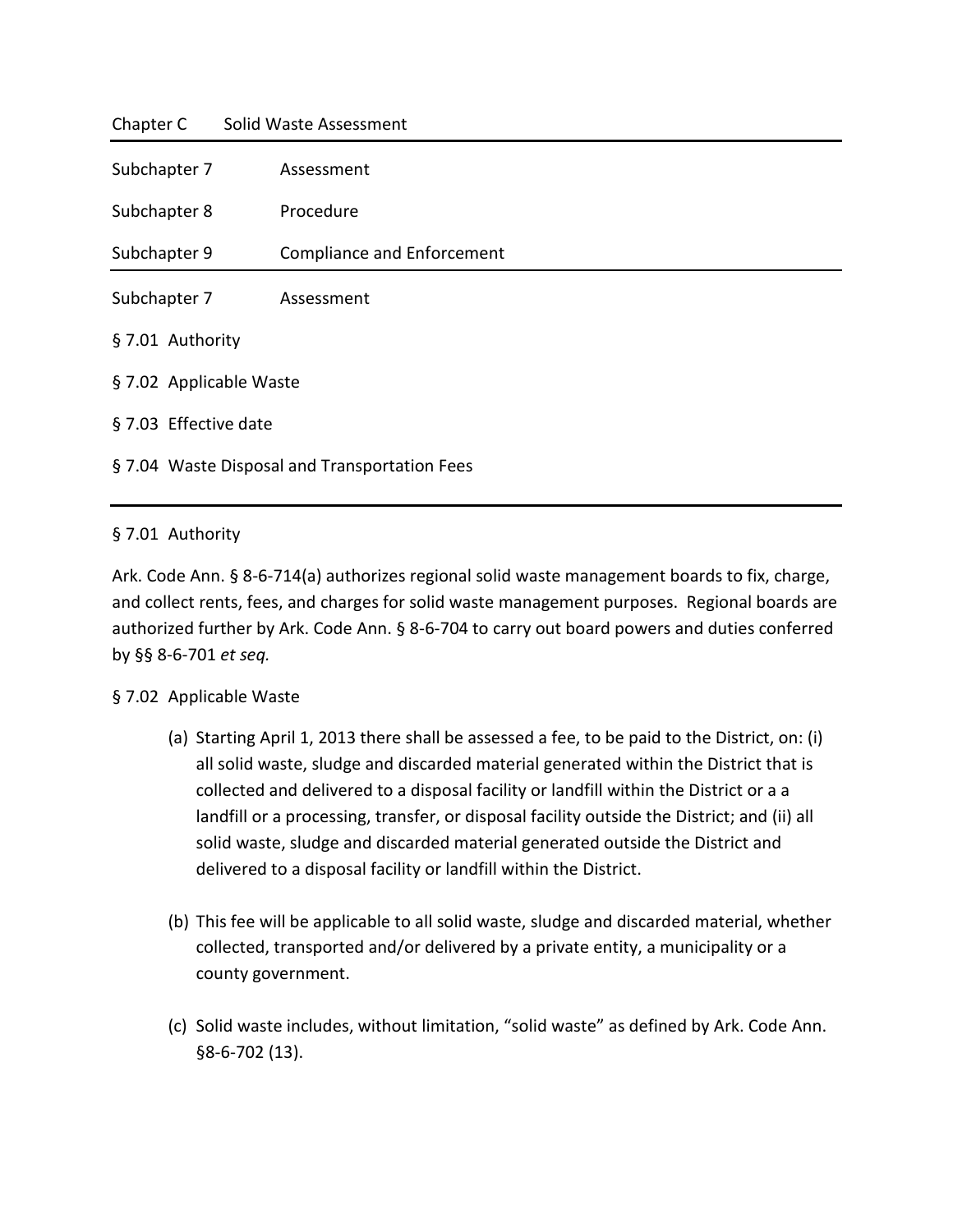- (d) Sludge includes, without limitation, sludge collected or transported from a wastewater treatment plant, water supply treatment plant, or air pollution control facility
- (e) Discarded material includes, without limitation: solid, liquid, semisolid, or contained gaseous material resulting from industrial, commercial, mining, and agricultural operations, and from community activities.
- (f) This fee will not be applied to permitted landfills where a private industry bears the expense of operating and maintaining the landfill solely for the disposal of solid wastes generated by such industry; to any recyclable materials which are processed and marketed for recycling; to any organic materials which are delivered to a Class Y or O composting facility; to any materials which are removed from solid waste and processed for recycling; to waste tires processed through the District's waste tire program; or to household hazardous wastes collected through the District's HHW program that is handled as subtitle C waste.

## § 7.03 Effective Date

The fees imposed by this Chapter are mandatory and are effective on and after April 1, 2013.

§ 7.04 Waste Disposal or Transportation Fees

The amount of fee assessed shall be \$1.25 per ton of applicable waste as set forth in Section 7.02.

| Chapter C    | Solid Waste Assessment            |
|--------------|-----------------------------------|
| Subchapter 8 | Procedure and Reporting           |
| § 8.01       | Landfills and Disposal Facilities |
| § 8.02       | Waste Hauler                      |
| § 8.03       | Reporting and Payment Schedule    |

## § 8.01 Landfills and Disposal Facilities

Any landfill or disposal facility in the District shall pay to the District an amount equal to the per ton fee amount in Section 7.04 times the number of tons of solid waste, sludge or discarded material handled by such landfill or disposal facility. Such fee will be paid according to the schedule listed in Section 8.03. Landfills or disposal facilities are required to pay such fees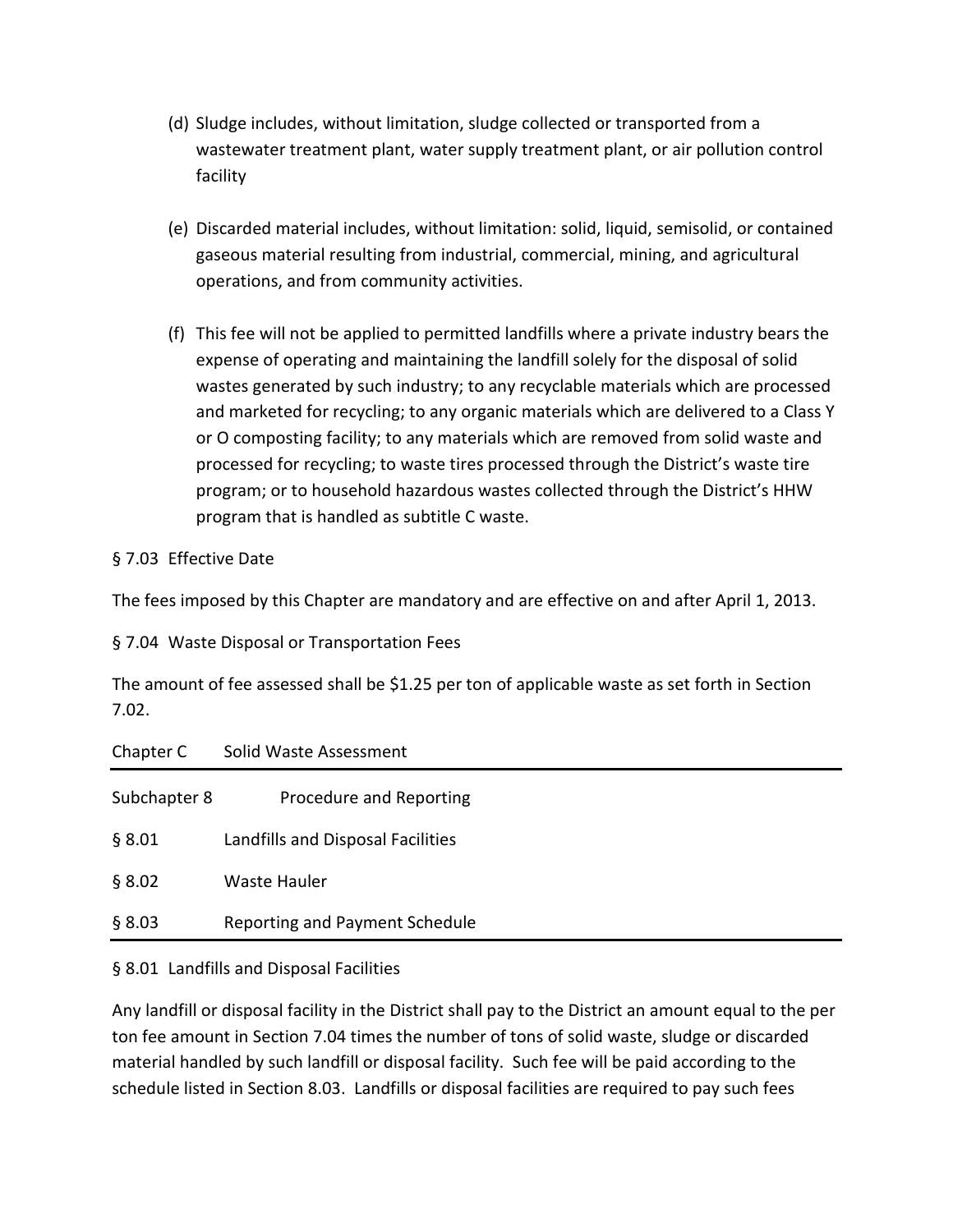regardless of whether such fees are collected by the landfill or disposal facility from a waste hauler delivering solid waste, sludge or discarded material to the landfill or disposal facility.

## § 8.02 Waste Haulers

Any waste hauler that hauls or transports solid waste, sludge or discarded material to a landfill outside of the District or a processing, transfer, or disposal facility outside of the District shall pay to the District an amount equal to the per ton fee amount in section 7.04 times the number of tons of solid waste transported. The fee will be paid according to the schedule listed in Section 8.03.

# § 8.03 Reporting and Payment Schedule

- (a) Each landfill or disposal facility within the District, except for permitted landfills where a private industry bears the expense of operating and maintaining the landfill solely for the disposal of solid wastes generated by such industry, shall submit to the District on or before January 15, April 15, July 15, and October 15, of each year a quarterly report which accurately states the total weight of solid waste, sludge or discarded material received at the landfill or disposal facility during the calendar quarter just completed and lists each waste hauler delivering such solid waste, sludge or discarded material. A report form for this purpose shall be mailed by the District to landfills or disposal facilities within the District or be available upon request. Failure to receive such form shall not exempt a landfill or disposal facility from making the required report. The first report will be due by July 15, 2013.
- (b) Each waste hauler operating within the district boundaries, regardless of the final destination of the solid waste, sludge or discarded material being hauled shall submit to the District on or before January 15, April 15, July 15, and October 15, of each year a quarterly report which accurately states the total weight of solid waste, sludge or discarded material hauled into, out of and/or within District boundaries and the destination of such waste. A report form for this purpose shall be mailed by the District to waste haulers upon request. Failure to receive such form shall not exempt a waste hauler from making the required report. The first report will be due by July 15, 2013.
- (c) On or before January 15, April 15, July 15, and October 15, of each year each landfill and disposal facility and each waste hauler, delivering solid waste, sludge or discarded material to a landfill outside of the District or to a processing, transfer, or disposal facility outside of the District, shall pay to the District the full amount of fees due for the quarter just completed, as prescribed by this Chapter. Any payment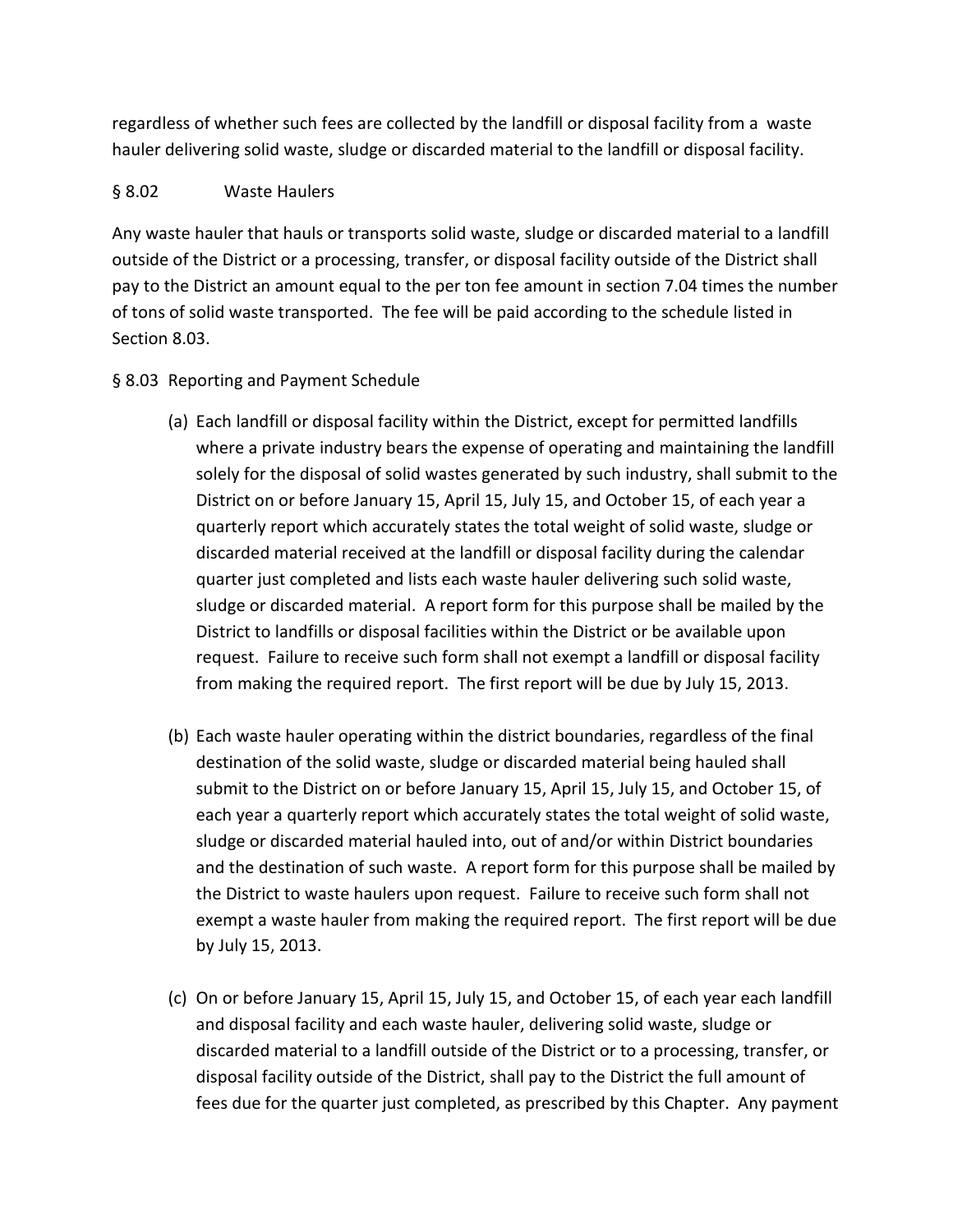that is received after the due date shall be assessed a ten percent (10%) late fee. Fees shall begin accruing on April  $1<sup>st</sup>$ , 2013, with the first payment due no later than July 15<sup>th</sup>, 2013. Waste haulers should only submit payment to the District for solid waste, sludge or discarded material hauled to a landfill outside the District or to a processing, transfer, or disposal facility outside of the District. Notwithstanding the foregoing, if a landfill outside the District or a processing, transfer, or disposal facility outside of the District agrees to submit fees to the District for solid waste, sludge or discarded material generated in the District but hauled to such landfill or facility, then any waste hauler delivering waste to such out-of-District facility is exempt from making payments under this subsection so long as the landfill or facility continues to make such payments.

| Chapter C |  |  | Solid Waste Assessment |
|-----------|--|--|------------------------|
|-----------|--|--|------------------------|

| Subchapter 9        | <b>Compliance and Enforcement</b>           |
|---------------------|---------------------------------------------|
| § 9.01 Violations   |                                             |
| § 9.02 Penalties    |                                             |
| § 9.03 Enforcement  |                                             |
|                     | § 9.04 Inspection and Information Gathering |
| § 9.05 Severability |                                             |

### § 9.01 Violations

It shall be a violation for any owner or operator of a solid waste facility or solid waste hauler to fail to comply fully with any provision of Chapter C.

## § 9.02 Penalties

A penalty of up to \$1,000.00 per violation per day of violation may be assessed against any person violating the provisions of Chapter C in addition to any fees otherwise due from such person under this Chapter.

### § 9.03 Enforcement

The Director is authorized to seek the approval of the Board to institute legal and/or equitable action in the appropriate courts to enforce any violation of Chapter C.

§ 9.04 Inspection and Information Gathering